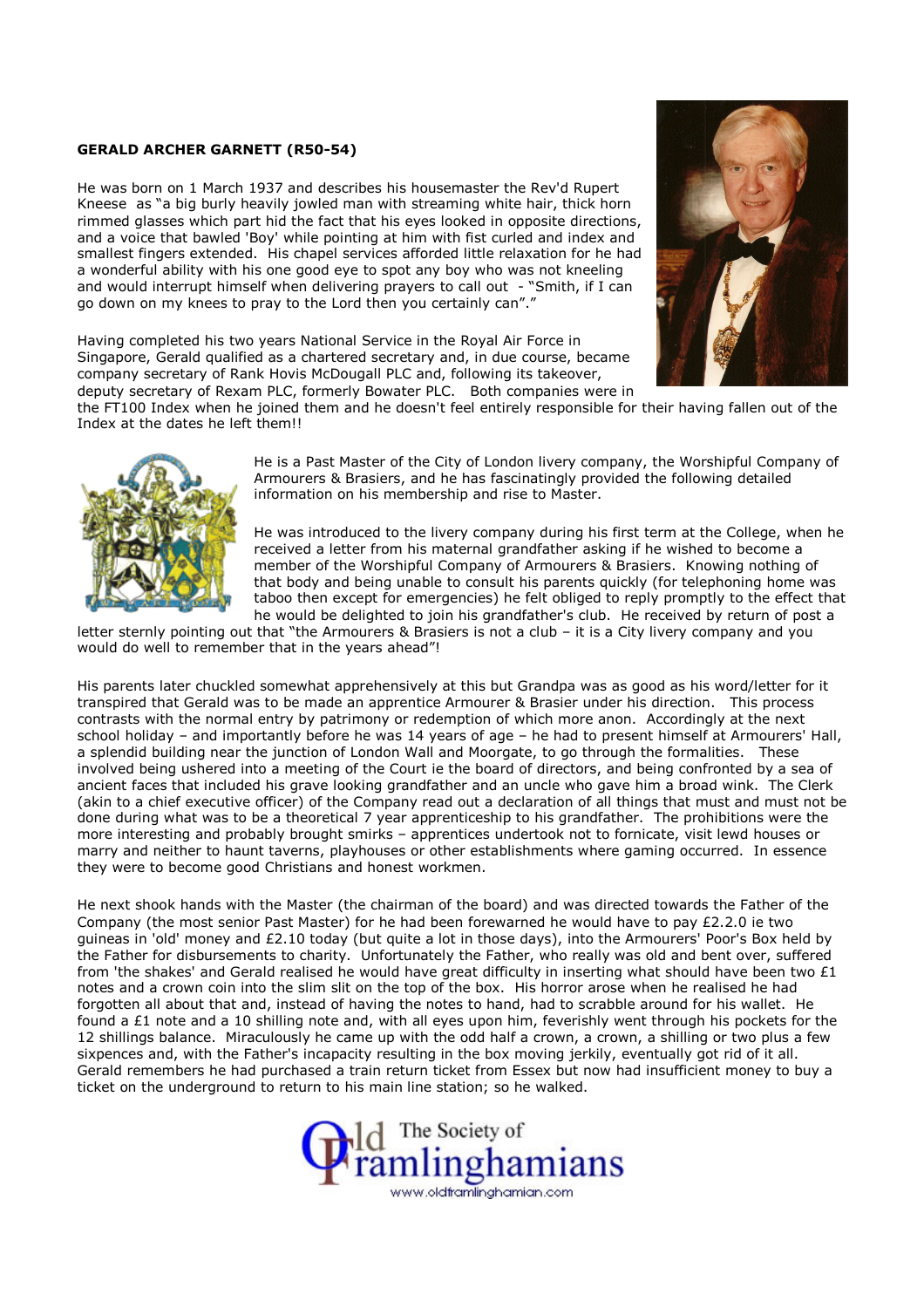Nothing much happened over the following six years until, approaching 21, he was required to attend at Armourers' Hall to become a Freeman of the Company. This too involved making a declaration at Court, with both grandfather and uncle present, and if, as was likely, any monies (known as fines or fees) were payable to the Armourers it seems that grandfather probably stumped up. A bonus that day was that Gerald was invited to a formal dinner in the Hall and sat next to his grandfather. It was the day and age when white tie and tails, decorations etc were de rigueur throughout the livery companies and he had acquired all the kit thanks to his mother who, having seen her father and brothers go through the system, knew 'what's what'. The problem was – where does one change in the City from everyday mufti into white tie etc? The answer was at Liverpool Street main line railway station, which unbelievably had changing cubicles for hire in the main concourse from where Armourers' Hall was 10 minutes walk. As to the dinner the only significant detail remembered of the outstanding evening was when grandfather placed his hand over the top of one of Gerald's wine glasses to indicate to the hovering wine waiter that 'enough was enough'.

A short time later Gerald was required to apply to become a Freeman of the City of London and he attended the Chamber of the Guildhall with the Armourers' Beadle – a man who is much involved in ceremonial and often in



charge of what are termed the 'Hall staff' (of cleaners, receptionists etc). The short ceremony involves a declaration that the applicant will be true to the Queen, obedient to the Lord Mayor, keep the City harmless, keep the Queen's peace and 'know of no gatherings nor conspiracies against the Queen but warn the Lord Mayor thereof'. A wide slim piece of parchment, bearing the Guildhall seal, is handed to all Freemen as proof together with a slim red book, embossed in gold with the Corporation of London's coat of arms, entitled Rules for the Conduct of Life. This outlines 36 rules of a godly/religious nature, with cross-references to the bible, to be followed in one's life and contains an insert warning freemen that in no circumstances must the Freedom of the City be used for business purposes. Nowadays that is more honoured in the breach.

In those days, the 1950s and '60s, the Armourers would make charitable donations from some of its excess reserves but had little other direction. Accordingly 'entertainment' was the name of the game and Freemen would be invited to an annual dinner, perhaps a formal reception and occasional long lunches that followed Armourers' and City functions eg the election of the Lord Mayor and Sheriffs, historic annual church services. The infrequency of these resulted in the young Freemen having difficulty in remembering one another and someone suggested an informal dinner at The Olde Cock Tavern in Fleet Street which some 20 attended. This was a great success and it was agreed that a greetings telegram be sent to the Master from the assembled company. Accordingly one of the number later returned to his flat in South Kensington to use his telephone to send the telegram. It was duly received at Armourers' Hall and the Master was so delighted that he used it as part of his formal speech at a dinner referring to the fact that the Armourers were in good heart throughout the world because he had received a telegram from a group of them in Freemantle, Australia! What he had not appreciated was that, although the telegram bore a Freemantle address, it represented nothing more than the local South Kensington 'phone code which was replaced some years later by the numerals we use today. They never did find out if the Master later twigged all this.

In his early 30s Gerald was invited to lunch at the Armourers in response to their suggestion that he might be 'promoted' to the livery. Others similarly were there and all were seated amongst members of the Court and polite conversation ensued. It seemed that provided one knew how to 'take soup' correctly one was 'in' and, as that was not too difficult, he was shortly elected a liveryman. Nowadays freemen have to pass muster via the Interview Committee. More generally it should be noted that one may only become a liveryman of a City company if one has first become a Freeman of the City - hence attendance at Guildhall some years earlier.

Some 20 years rolled by during which two of Gerald's uncles were elected Master. This was the era when Court members addressed each other by their surnames or military rank. More generous 'entertainment' as a liveryman ensued and the Court realised the Company could no longer continue indulging itself as a smart dining club and thus was born a charitable trust - named the Gauntlet Trust - for the prime purpose of supporting materials science (a branch of chemistry that has a natural affinity with the metal bashing work of armourers of yore); the making of donations to City charities was to continue. He became one of the trustees of this for a three year term and was later to form part of a committee to select a new Clerk. In his early 50s he received a letter from the Clerk inquiring if he wished to be considered for election to the Court. He replied 'yes' but not yet awhile because of business commitments and was asked to let the Company know when he

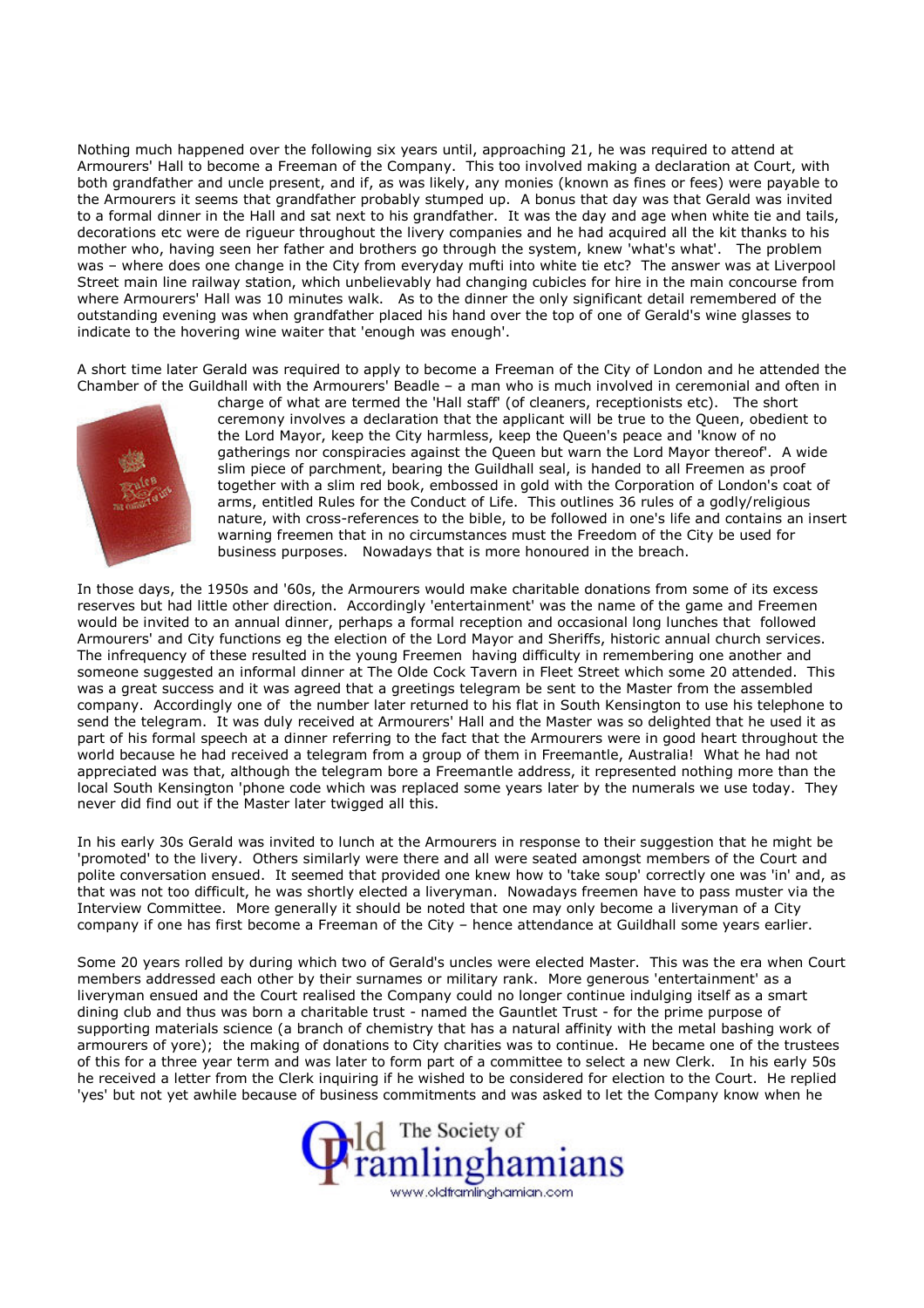would become available. A couple of years later he informed the Clerk that life was easier and subsequently attended for an interview which seemingly went well for he was elected to the Court in 1994.

Court meetings were unlike any other. The whisper was that a new member of the Court should not speak for at least a year (it used to be two) and should very much act the new boy. Indeed some years earlier a new member ventured a comment upon the minutes of the previous meeting and was ignored by the Master who turned away and said "Speak to him afterwards, Clerk"! Gerald remembers in his first year much time at meetings was spent inspecting different colour cloths, furs and embellishments – all laid out on the long Court table – for the purposes of ordering new gowns for the Master, Upper Warden, Renter Warden and Clerk. There was and is much more besides.



Three years later he was elected Renter Warden – the word 'Renter' arising from the fact that the holder was responsible for collecting the rents on the numerous properties that livery companies owned – and then Upper Warden, a quiet year before the expected elevation to Master. That duly happened and he was fortunate, as it turned out, to be Master from July 1999 to June 2000 and hence became what was to be known among the companies as a Millennium Master (whose 'old boys' society recently celebrated its  $10^{th}$  anniversary at the Tower of London – but not as inmates!).

The duty of the Master is primarily to ensure the continuation of the Armourers in his year of office and, if possible, to make progress and/or instigate initiatives where these are needed. There are numerous Court, executive and committee meetings to chair/attend – and Gerald was on the Interview Committee for seven years becoming its chairman for four – and a lot of 'entertainment' that nowadays is very much more akin to business. Formal dinners will be attended by representatives of academia, the armed forces, City figures and industrialists, professional advisers, the Masters and Clerks of livery companies with which the Armourers is associated and some liverymen who may occasionally invite a personal guest.

It is the responsibility of the Master to find guest speakers and Gerald's guests in his year included two OFs – the late General Sir Patrick Howard-Dobson (R33-40) (who had commanded 20 Armoured Brigade and hence had a natural affinity with the Armourers & Brasiers) and the Rev'd Malcolm Johnson (G50-55) (who as Chaplain to the previous Lord Mayor, Lord Levene, was the first guest speaker in Armourers' Hall in the millennium year). Others were his best man, Thomas Seager Berry (also a liveryman of the Merchant Taylors' Company who were "tailors and linen armourers of London"), and Lady (Mary) Archer (no relation!), one of the country's leading scientists who spoke brilliantly on the history of materials science. It is not known when or if a woman had previously formally replied to the toast to the guests in the Hall.

In the 1960s/70s he played in and administered the OF squash side in matches in London and participation in the Londonderry Cup and regrets that the game has lost some of its popularity.

In recent years he has been branch chairman of his favourite political party in the constituency whose MP is the current Home Secretary and spent some time on the local parish council. Otherwise it's "tempus fugit" in retirement interspersed with the garden, travel, enjoying membership with his wife as a Friend of the Royal Opera House and, despite living in Berkshire, watching and supporting Essex cricket where he can.

Gerald has also provided the following additional background information :-

"The livery companies started as craft guilds for social and religious interchange but increasingly for the protection and improvement of their craft. In 1322 the Guild of St George of the Armourers was instituted which laid down regulations for the control of the armourers' trade and a Royal Charter was obtained in the  $15<sup>th</sup>$ century. In the  $16<sup>th</sup>$  century the brasiers (workers in copper and brass) became involved and a new Charter was obtained in 1708 to form the Armourers & Brasiers' Company. As armourers to the fighting services the Company played a special role in the defence of the City and its connections with the armed forces persist to this day and particularly in the award of prizes for excellence to young service personnel. It also has long traditions of charity and hospitality.



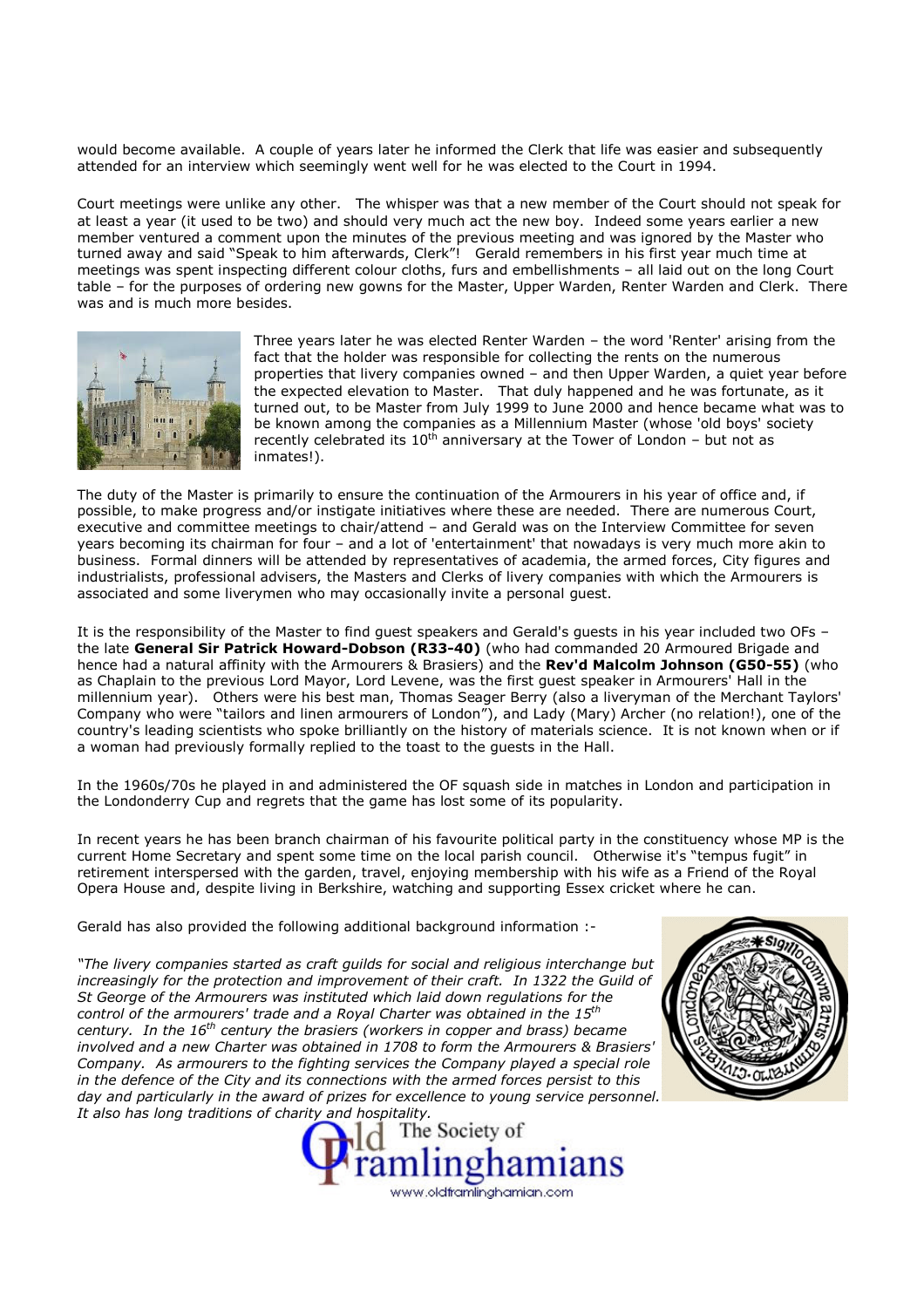Total charitable giving grew and the Gauntlet Trust currently donates some £250,000 per annum of which twothirds relate to materials science for the purpose of benefiting UK industry/GB Limited. This ranges from primary to post-doctoral levels and includes schools and 20 universities throughout the UK. It also extends the use of materials science in commercial and industrial ways, entering into partnership schemes with the likes of Rolls Royce, and liaises closely with the Royal Society, the Institute of Physics and the Royal Society of Chemistry. The Armourers' latest venture was to institute an annual prize of £25,000 for the best proposal for the commercial use of materials – a concept that is probably unique in the livery companies. The income that is required to finance the above derives from dividends and interest on stocks and bonds part of which arose from the sale some years ago of property eg almshouses no longer needed for impoverished armourers, and from members' donations and bequests. It is not generally known that the livery companies donate over £40 million annually for educational and charitable work.

The Armourers retains little property these days apart from its magnificent Hall. This has a splendid entrance hall that leads via a dividing staircase to the dining hall, drawing room, Court room, library, meeting room, overnight accommodation for the Master, Clerk and Beadle and a large Court changing room. There is also a suite of offices for administration purposes, a huge kitchen with servery and cellars. There is some evidence that the Armourers made use of the current site of the Hall (then an Inn known as the Dragon and Five Shoppes) from 1346, took a lease on it in 1428 and acquired the freehold in the  $16<sup>th</sup>$  century. Conversions took place, which survived the Great Fire of 1666 and it was enlarged in 1795. In 1839 the Hall was completely rebuilt, narrowly survived the blitz of World War II and is as seen today. The Hall is a listed building and every alteration needs the approval of English Heritage and thus a sizeable part of the Company's income is devoted to Hall upkeep, which is offset in part by hall lettings to other livery and City institutions.



Following a request in the will of a member who was Master three times in the 16<sup>th</sup> century a "godly sermon" is preached annually on St George's Day in the City by "a godly learned preacher of King's College in Cambridge



or some other learned man". As no one had been invited from King's for many years Gerald hoped to remedy that and wrote, on advice from his Upper Warden who was the Archdeacon of Gloucester, to the College to inquire if one of their clergy would preach the sermon in the millennium year. As a result the Rev'd Dr Emma Hebblethwaite, the Chaplain and Praelector of the College, accepted. Here again it is not known if a woman had previously preached at this service. It is coincidental that she had earlier been the incumbent at St Michael's Church, Framlingham which, by further coincidence, possesses one of the very rare 12-branch  $18<sup>th</sup>$  century brass chandeliers that are to be found in England outside the three in Armourers' Hall used for candlelit dinners.

The Master also travels to functions of all three armed forces, universities and other academic institutions to present prizes, to cities where similar bodies have existed for centuries and he is invariably regarded as the face of the Company. It is axiomatic that Masters are always right in their year of office and each is permitted one foible but the Court is there to prevent a repeat!"

He has also provided the following background information to his own family's involvement with the Armourers & Brasiers :-

"At the beginning of this commentary it was stated that I was to be apprenticed to my maternal grandfather. Entry was normally by patrimony and in respect of sons only – daughters were 'let in' in the 1980s and are recorded as entering by patrimony for the word 'matrimony', apart from being inaccurate, was felt a step too far and, that apart, might lead one to believe that the daughter had entered via her mother. In my case my maternal grandfather had four children – three sons (of whom two became Master as stated earlier) and a daughter – my mother. As women were taboo and as grandfather felt it unfair that his daughter's side of the family could not participate in the Armourers he was able to include me as her elder son and that could only be achieved by apprenticeship. Entrance via that route was stopped some years ago for it was felt that too many